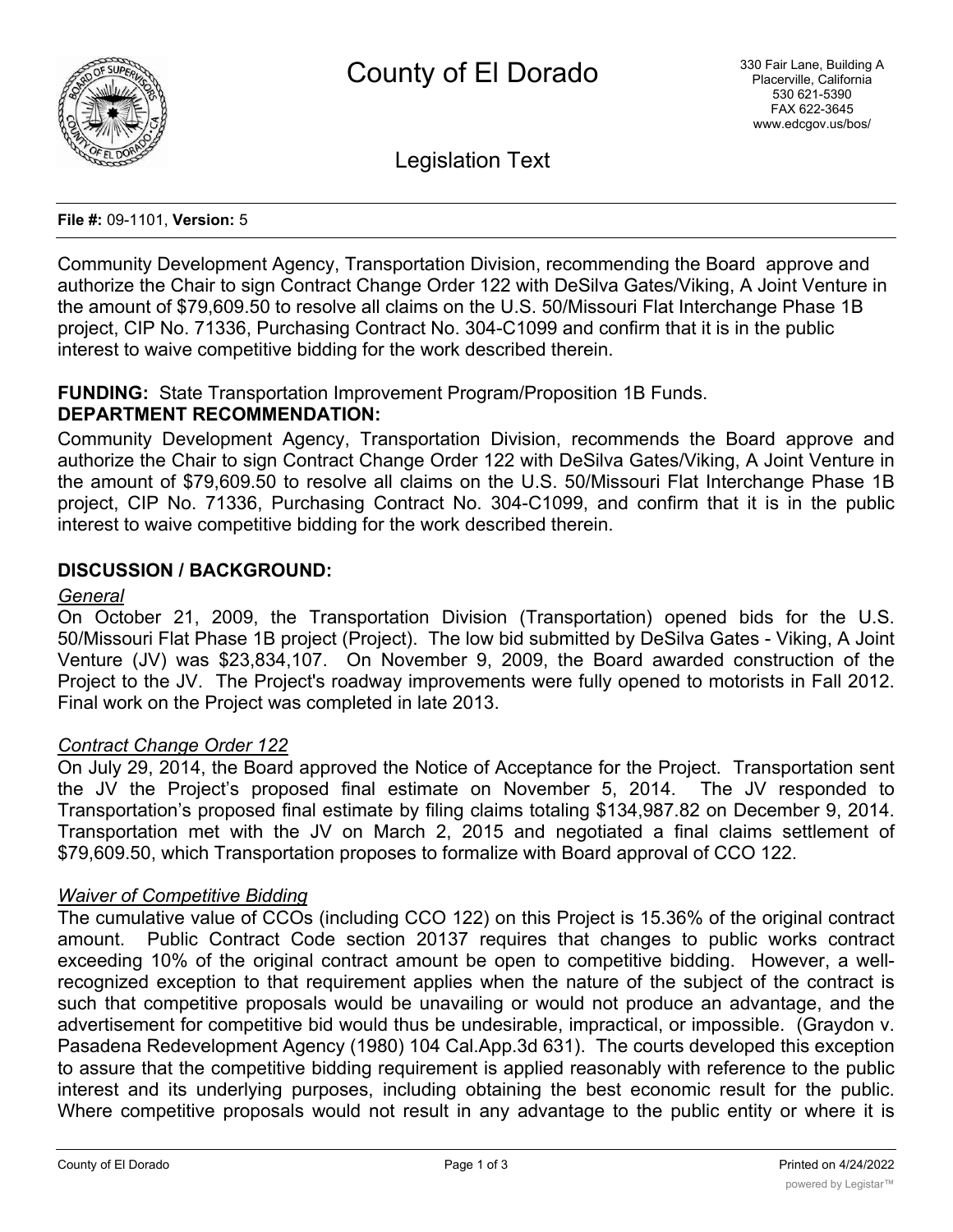practically impossible to obtain what is required, competitive bidding may be waived.

The specific circumstances concerning the subject Project supports the conclusion that competitive bidding for the work described in CCO 122 would have been undesirable and impractical and would not have resulted in the best economic result for the public for the following reasons:

1) Each of the items of change order work is functionally integrated with the base project. The JV and their subcontractors were already mobilized and onsite doing the base project construction. These factors allow this integration to be successful and maximize the public benefits from the project;

2) Advertising and bidding for the project changes would have resulted in delays in project completion; and

3) Competitive bidding requires award to the lowest responsible bidder. This could have resulted in multiple contractors working on the same project components (i.e., the original contractor might have been required to perform earthwork and then another contractor under a separate contract might have been required to construct the roadway section) at the same time, potentially causing conflicts and problems with performance, system functionality and warranty liabilities.

For these reasons, Transportation recommends the Board find that an exception to the competitive bidding requirement exists here and that a waiver of competitive bidding is appropriate.

## **ALTERNATIVES:**

If the Board chooses not to authorize CCO 122, the JV will likely initiate litigation against the County by filing for mediation/arbitration. Therefore, Transportation recommends that the Board approve CCO 122.

## **OTHER DEPARTMENT / AGENCY INVOLVEMENT:**

N/A

## **CAO RECOMMENDATION:**

CAO recommending Board approval of CCO 122 with JV in the amount of \$79,609.50 for work related to the U.S. 50/Missouri Flat Interchange Phase 1B project, CIP No. 71336.

## **FINANCIAL IMPACT:**

As shown in Transportation's 2014 Capital Improvement Program, there is adequate funding in the project's direct construction budget to pay for CCO 122. All funding for CCO 122 will be provided by State Transportation Improvement Program/Proposition 1B funding.

## **CLERK OF THE BOARD FOLLOW UP ACTIONS**

Obtain the Board Chair's signature on two (2) copies of CCO 122. Return one (1) original of CCO 122 to Transportation for further processing.

# **STRATEGIC PLAN COMPONENT:**

N/A